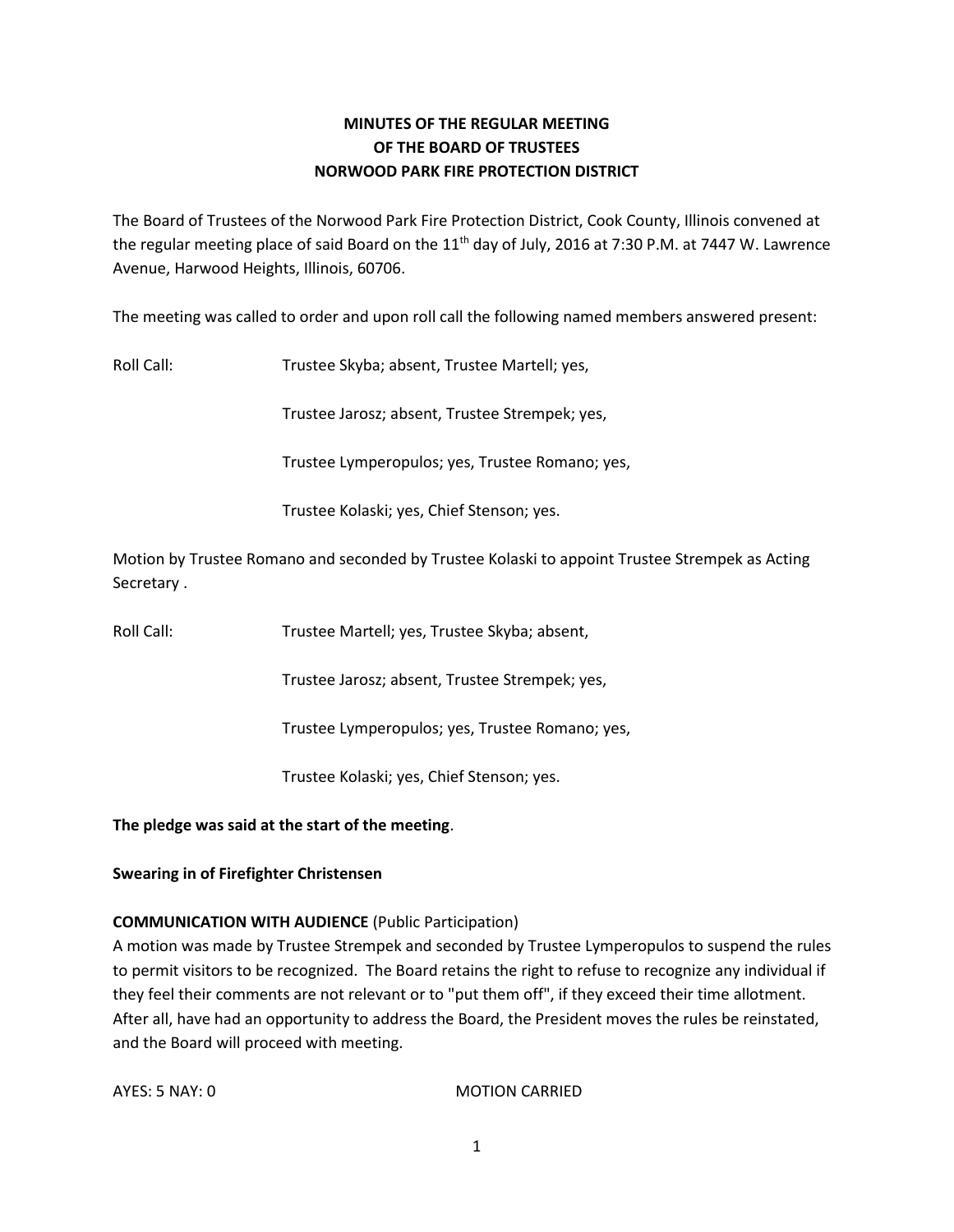Motion by Trustee Lymperopulos and seconded by Trustee Kolaski to approve the payment of all current disbursements in the amount of \$447,483.10.

| Roll Call:     | Trustee Skyba; absent, Trustee Martell; yes,                                                 |
|----------------|----------------------------------------------------------------------------------------------|
|                | Trustee Jarosz; absent, Trustee Strempek; yes,                                               |
|                | Trustee Lymperopulos; yes, Trustee Kolaski; yes,                                             |
|                | Trustee Romano; yes.                                                                         |
| AYES: 5 NAY: 0 | <b>MOTION CARRIED</b>                                                                        |
|                | Motion by Trustee Kolaski and seconded by Trustee Lymperopulos to approve the minutes of the |
|                | Regular Session meeting held on June 13 <sup>th</sup> , 2016.                                |

Roll Call: Trustee Skyba; absent, Trustee Martell; yes,

Trustee Jarosz; absent, Trustee Strempek; yes,

Trustee Lymperopulos; yes, Trustee Romano; yes,

Trustee Kolaski; yes.

AYES: 5 NAY: 0 MOTION CARRIED

Motion by Trustee Kolaski and seconded by Trustee Strempek to approve the Closed Session meeting held on June 13<sup>th</sup>, 2016.

Roll Call: Trustee Kolaski; yes, Trustee Jarosz; absent,

Trustee Skyba; absent, Trustee Martell; yes,

Trustee Strempek; yes, Trustee Romano; yes,

Trustee Lymperopulos; yes.

AYES: 5 NAY: 0 MOTION CARRIED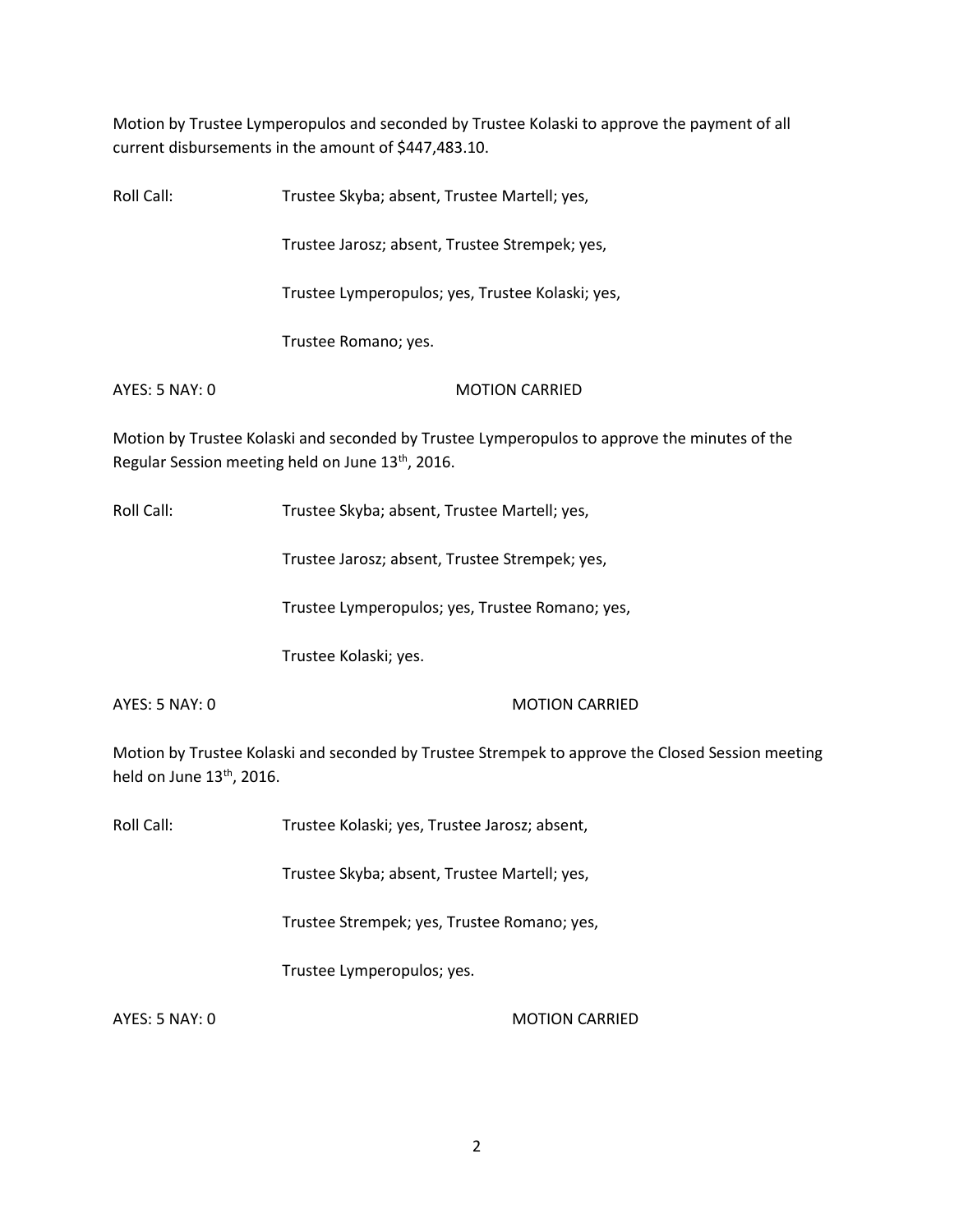Motion by Trustee Kolaski and seconded by Trustee Strempek to allow Trustee Skyba to attend by audio conference at 7:47.

Roll Call: Trustee Jarosz; absent, Trustee Romano; yes

Trustee Martell; yes, Trustee Strempek; yes,

Trustee Kolaski; yes, Trustee Lymperopulos; yes,

Trustee Skyba; yes.

AYES: 5 NAY: 0 MOTION CARRIED

### **TREASURER'S REPORT**

Schedule of Assets (Arising from Cash Transactions) June 30th, 2016

Assets

### **Checking and money market accounts (interest rate- APY):**

| Plaza Bank checking #4303503 (0.046%)                       | 7,661.09       |
|-------------------------------------------------------------|----------------|
| Plaza Bank money market #4303498 (0.295%)                   | 453,478.71     |
| Plaza Bank ambulance billing money market #4304492 (0.295%) | 461,660.79     |
| Plaza Bank-Medical #1003102                                 | 474.63         |
| Total checking and money market accounts                    | \$923,275.22   |
|                                                             |                |
| Certificates of deposit (interest rate and maturity):       |                |
| Byline Bank (1.00%, 03/02/17)                               | 632,684.73     |
| Belmont Bank and Trust (1.00% 08/23/16)                     | 552,879.99     |
| Belmont Bank (1.00% 08/05/16)                               | 127,279.83     |
| Byline Bank (1.00% 03/17/17)                                | 429,509.66     |
| Belmont Bank (1.00% 08/21/16)                               | 528,577.04     |
| Belmont Bank (.996% 07/19/16)                               | 373,463.27     |
|                                                             |                |
| Total certificates of deposit                               | 2,644,394.52   |
|                                                             |                |
| Total checking, money market and certificates of deposit    | \$3,567,669.74 |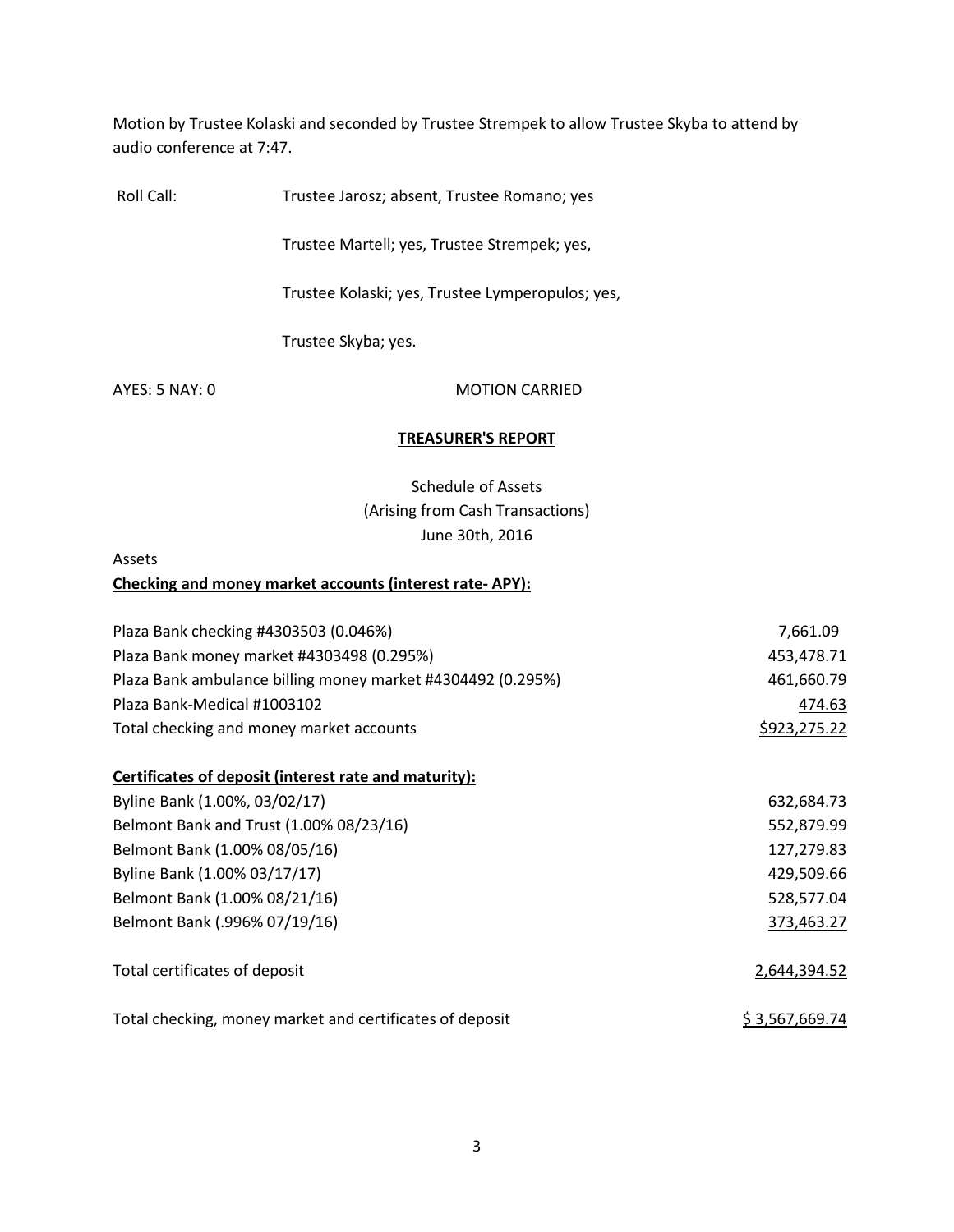Treasurer Romano discussed cashing in a CD that is due on August 23<sup>rd</sup> to pay for the roof. Treasurer Romano reported on disbursements that included the new monument and he commented on year end numbers showing a \$120,000 deficit on the year not including depreciation. Chief reported that cash on hand was down \$80,000 from last year's fiscal end.

Motion by Trustee Martell seconded by Trustee Romano to approve the Treasurer's report as presented from the Financial Statement for June 2016**.** 

| Roll Call:     | Trustee Skyba; yes, Trustee Martell; yes,       |
|----------------|-------------------------------------------------|
|                | Trustee Jarosz; absent, Trustee Strempek; yes,  |
|                | Trustee Romani; yes, Trustee Lymperopulos; yes, |
|                | Trustee Kolaski; yes.                           |
| AYFS: 6 NAY: 0 | MOTION CARRIED                                  |

# **Chiefs Report:**

As you can see the construction on the foundation began on Friday. The footing was poured for the monument and the wall will be poured later this week. In a couple of weeks, the monument will be installed and we will tarp it until the unveiling on August  $27<sup>th</sup>$ . After it is installed they will start on the stamped concrete for the rest of the front lawn. We are trying to salvage the sprinkler system so it still does the parkway and the area between the sidewalk and the building. There is an area with two control boxes that will have to be left alone. We can make it decorative with flower boxes.

We have had some computer issues this past month. Our network computer crashed that stores all the Firehouse reporting. The computer was not able to be repaired. We had this backed up with Carbonite but when it came time to transfer all the data we found that Carbonite did not back up our system for the last 4 months. I have been arguing with them and they told me the only thing I can do is not renew them when the year is up. Rich Busser sent the hard drive in to a place in California and they were able to retrieve 99% of the data for \$300. We are still piecing everything together. The best thing we could do so this doesn't happen again is to change over to the Firehouse cloud system. This purchase is on the agenda and highly recommended. We usually pay \$1,155/year and it will go up to \$2,099 for the cloud.

The approval of the roof contract is on the agenda. STI recommended R.E. Burke roofing the lowest responsible bid for the job. I contacted them after the recommendation and they said they would begin the job after they are done with their school work in late August. I asked them if they could wait until our anniversary on August  $27<sup>th</sup>$  to begin, they said they could do that.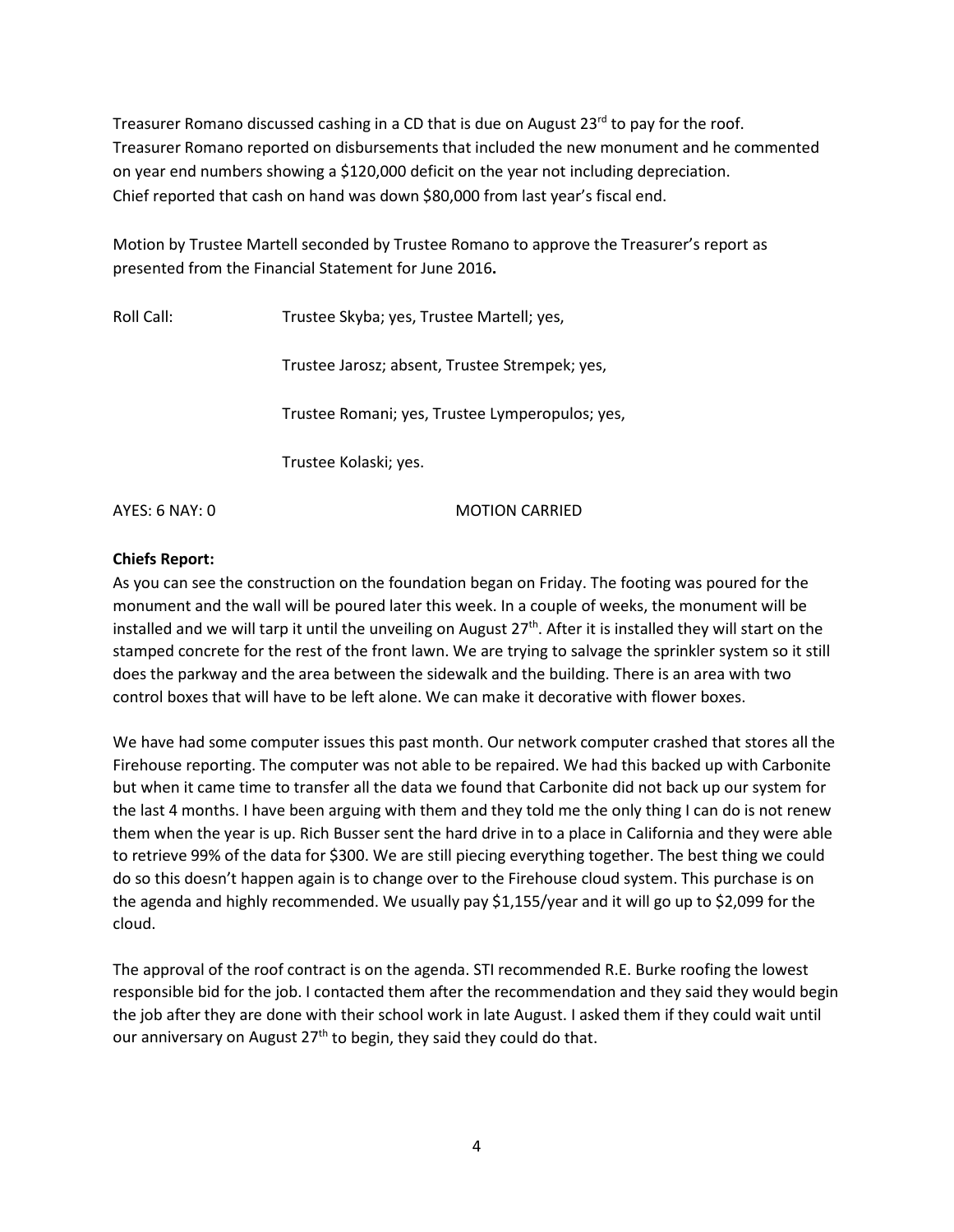The new industrial dryer is on the agenda, I sent everybody the three quotes we received. All three quotes were for a 35lb dryer. I was told from the salesman that they were all the same unit. After approval they would order it and it would be a two to three-week turnaround.

The dental renewal is on the agenda, everybody received the spreadsheet with the quotes. Guardian who we currently have has a 7% increase. Our agent said they had a 10% increase but he was able to get them down to 7%. There are other quotes but not exactly the same benefits. We were going to discuss this at the finance committee meeting last week but it was canceled. Discussion on the difference in benefits and cost of the different policies.

For the 75<sup>th</sup> Anniversary we have badges for the current Trustees, Commissioners, Mayors and Township Supervisor. We can display them in the silicone stand which looks very good. This is about \$55 per badge with the engraving or we can put them on a plaque which is cheaper or just hand them the badge. The silicone can be solid Red or clear with a red bottom.

We were originally going to try and do seal coating and painting the overhead doors before the anniversary but seeing that the roof will be done right after the anniversary we should wait so things don't get damaged. Discussion on protecting the monument during the roof replacement.

I received a letter from an attorney today representing Rich Appelhans with respect to an old Workers Compensation claim that he is filing for an adjustment of claim.

Chief reported on the updated donations for the  $75<sup>th</sup>$  anniversary.

Chief reported on consolidated dispatch. Norridge, Schiller Park and Harwood Heights have agreed to form a group for a dispatch center. They do not have a price for us yet to join in as a client. The consultants have filed a plan for the group including us that was due by 7-1-16.

Motion by Trustee Martell and seconded by Trustee Romano to accept the Chiefs report for July 2016.

Roll Call: Trustee Skyba; yes, Trustee Martell; yes,

Trustee Jarosz; absent, Trustee Strempek; yes,

Trustee Romani; yes, Trustee Lymperopulos; yes,

Trustee Kolaski; yes.

AYES: 6 NAY: 0 MOTION CARRIED

**President Report:** Nothing to report.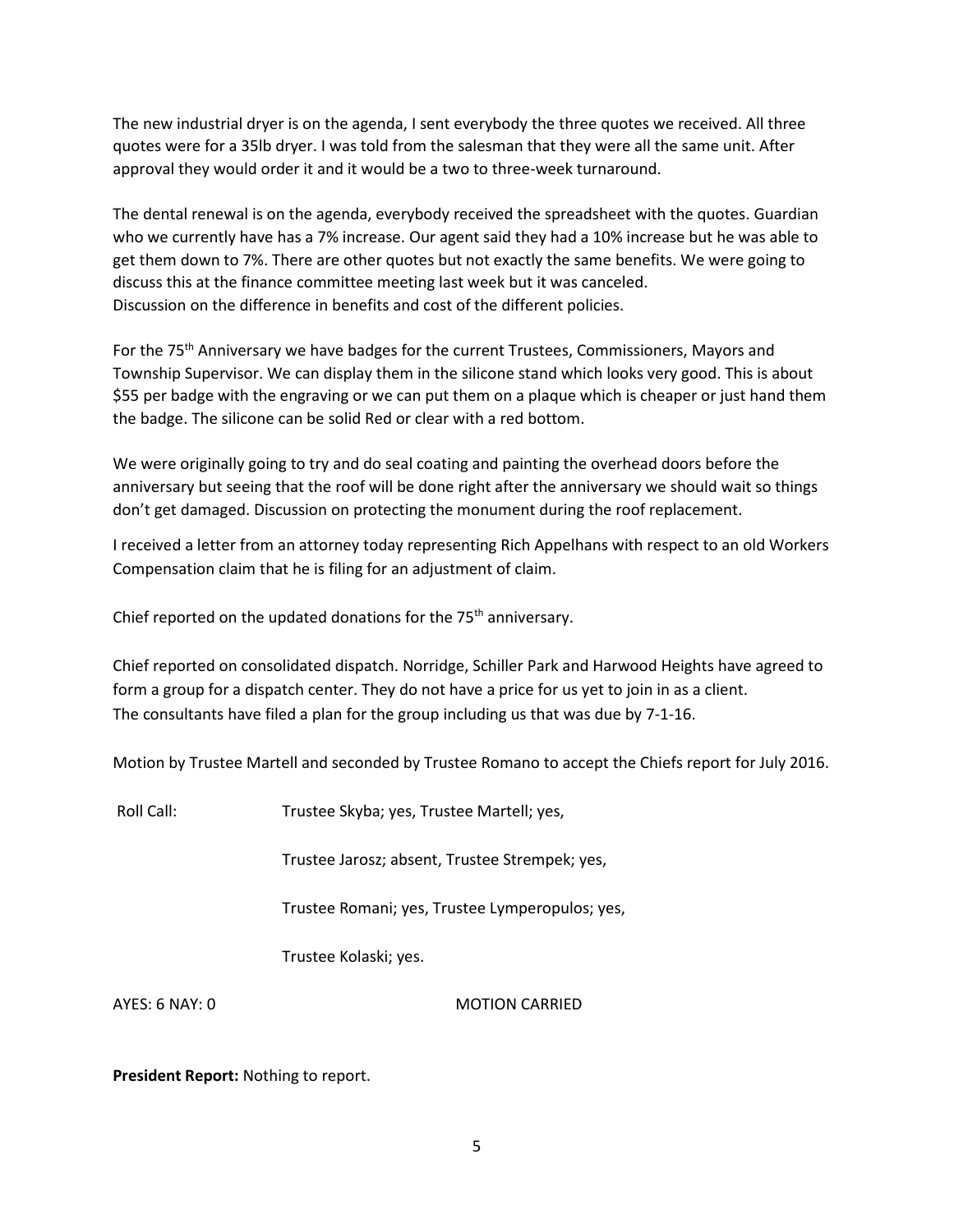## **Committee Reports:**

**Finance Committee**: would like to schedule a meeting on the 21<sup>st</sup> at 7pm. All committee members agreed. **Building and Equipment Committee**-: Nothing to report **Information Technology Committee** - Nothing to report **Policy Committee**- Thanks to Cyndi for all the hard work in getting the updated rules and regulations passed. Trustee Skyba would like to get polos for the 75<sup>th</sup> anniversary. **Strategic Planning Committee**- Nothing to report **Human Capital Committee**-Nothing to report Community Relations Committee- Would like to schedule one more meeting before the 75<sup>th</sup>. Pension Fund- The meeting later this month has been moved to August 9<sup>th</sup>.

### **Old Business:**

None.

### **New Business**:

Motion by Strempek and seconded by Lymperopulos to accept the lowest responsible bid for the roof replacement project per the recommendation of STI from R. E. Burke Roofing at a cost of \$344,900.00.

Roll Call: Trustee Skyba; yes, Trustee Martell; yes,

Trustee Jarosz; absent, Trustee Strempek; yes,

Trustee Lymperopulos; yes, Trustee Romano; yes,

Trustee Kolaski; yes.

### AYES: 6 NAY: 0 MOTION CARRIED

Motion by Trustee Kolaski and seconded by Trustee Martell to purchase an industrial 35lb dryer, including delivery and installation from Midwest Laundries at a cost of \$3.160.00

Roll Call: Trustee Skyba; yes, Trustee Martell; yes,

Trustee Jarosz; absent, Trustee Strempek; yes,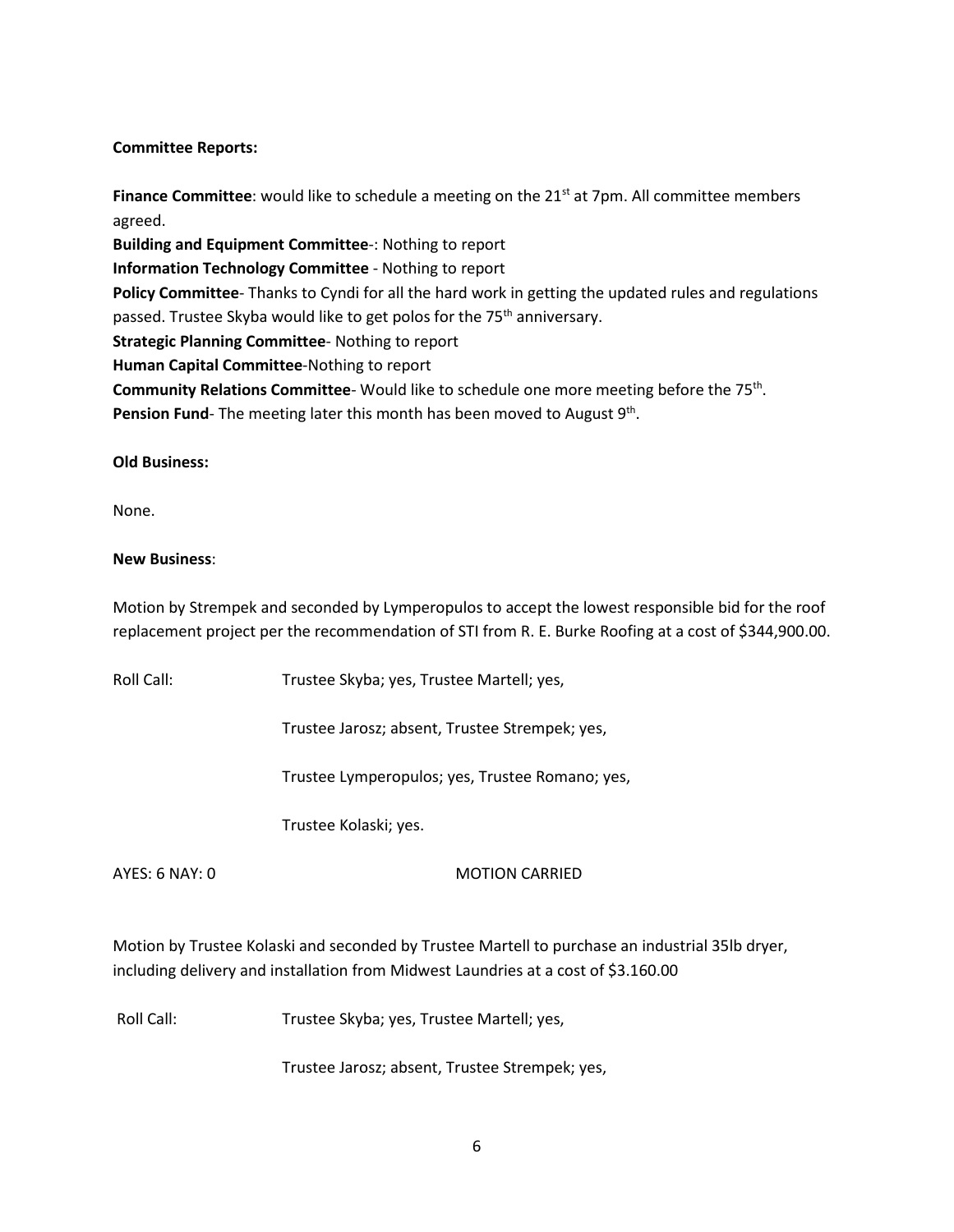Trustee Lymperopulos; yes, Trustee Romano; yes,

Trustee Kolaski; yes.

AYES: 6 NAY: 0 MOTION CARRIED

Motion by Trustee Skyba and seconded by Trustee Romano to approve the OPEB actuary from Menard Consultants Inc. at a cost of \$1,500

Roll Call: Trustee Skyba; yes, Trustee Martell; yes,

Trustee Strempek; yes, Trustee Jarosz; absent,

Trustee Romano; yes, Trustee Lymperopulos; yes,

Trustee Kolaski; yes.

Discussion on OPEB benefits.

AYES: 6 NAY: 0 MOTION CARRIED

Motion by Trustee Martell and seconded by Trustee Romano to approve Tim Sharpe to complete the Pension Actuary and GASB 67/68 at a cost of \$2,500. The Pension fund will reimburse the District for 50% of the cost.

Roll Call: Trustee Skyba; yes, Trustee Martell; yes,

Trustee Jarosz; absent, Trustee Lymperopulos; yes,

Trustee Romano; yes, Trustee Strempek; yes,

Trustee Kolaski; yes.

AYES: 6 NAY: 0 MOTION CARRIED

Motion by Trustee Lymperopulos and seconded by Trustee Kolaski to approve the dental insurance renewal with Met Life PPO from August 1, 2016 through July 31, 2017.

Roll Call: Trustee Skyba; yes, Trustee Martell; yes,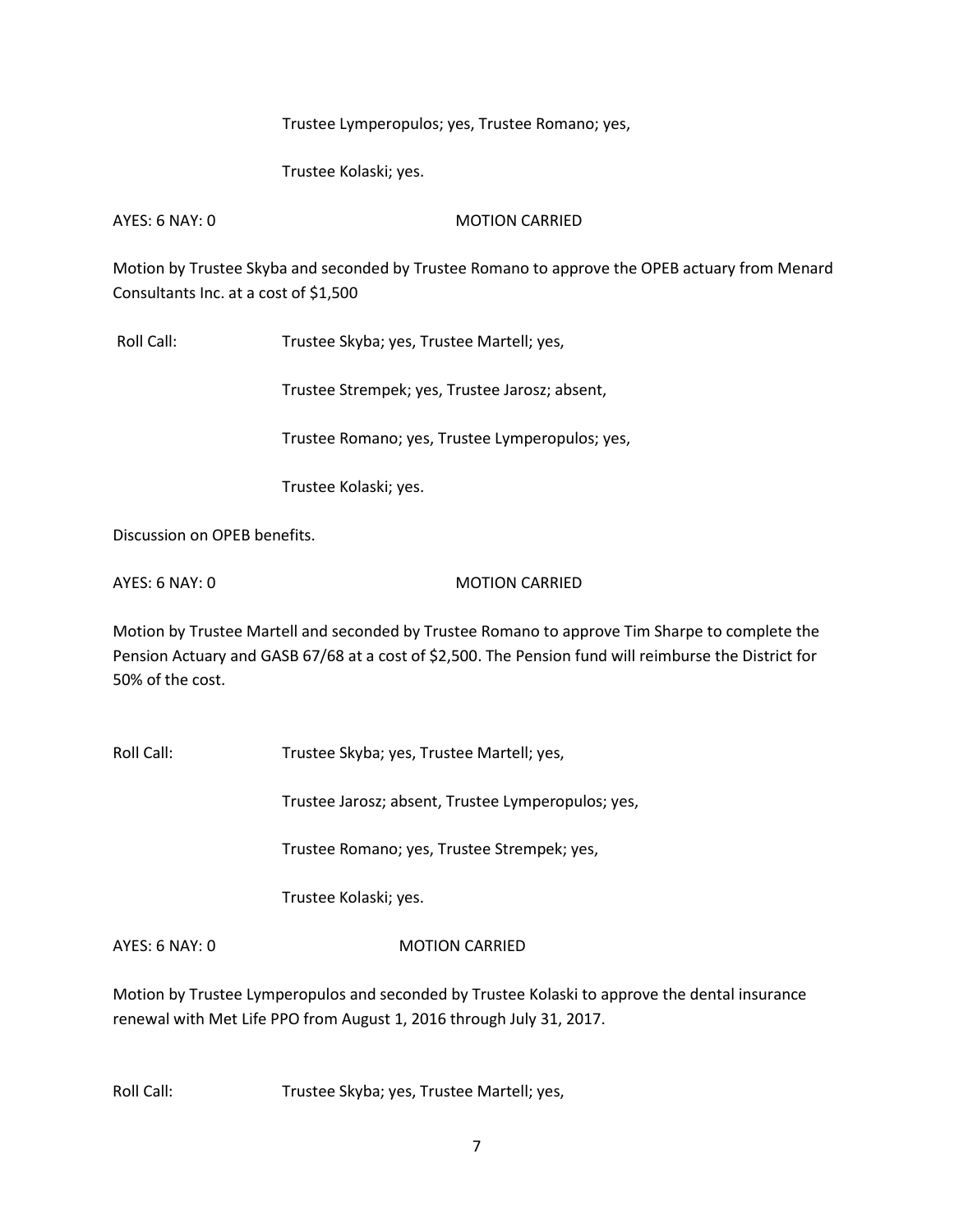Trustee Strempek; yes, Trustee Kolaski; yes,

Trustee Romano; yes, Trustee Lymperopulos; yes,

Trustee Jarosz; absent.

Discussion on the difference in benefits and cost of policy between different quotes.

AYES: 6 NAY: 0 MOTION CARRIED

Motion by Trustee Martell and seconded by Trustee Romano to approve the contract for cloud based services with Firehouse Software, A Xerox Government Systems, for five years of services starting 08- 01-16 through 07-31-2021 at a cost of \$2,099 per year.

Roll Call: Trustee Lymperopulos; yes, Trustee Martell; yes,

Trustee Kolaski; yes, Trustee Romano; yes,

Trustee Strempek; yes, Trustee Jarosz; absent,

Trustee Skyba; yes.

AYES: 6 NAY: 0 MOTION CARRIED

Motion by Trustee Skyba and seconded by Trustee Strempek to approve the PSEBA benefit with Bradley Virgils dated September 1, 2015.

Roll Call: Trustee Skyba; yes, Trustee Martell; yes,

Trustee Jarosz; absent, Trustee Strempek; yes,

Trustee Lymperopulos; yes, Trustee Romano; yes,

Trustee Kolaski; yes.

AYES: 6 NAY: 0 MOTION CARRIED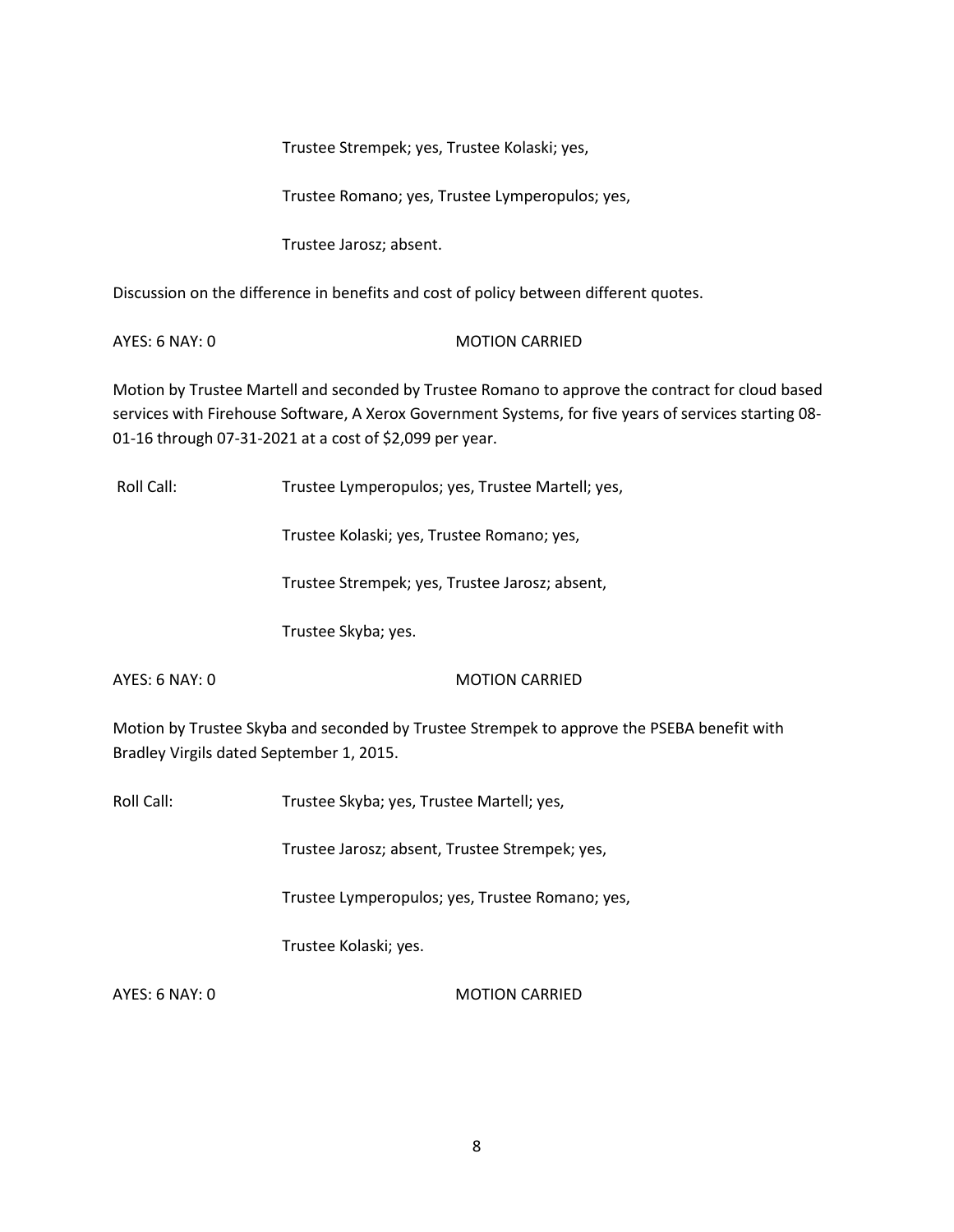Motion by Trustee Martell and seconded by Trustee Lymperopulos to approve the agreement with John Tomzik for non-PSEBA insurance benefits dated December 11, 2015

| Roll Call:     | Trustee Martell; yes, Trustee Skyba; yes,        |
|----------------|--------------------------------------------------|
|                | Trustee Strempek; yes, Trustee Jarosz; absent,   |
|                | Trustee Kolaski; yes, Trustee Lymperopulos; yes, |
|                | Trustee Romano; yes.                             |
| AYES: 6 NAY: 0 | <b>MOTION CARRIED</b>                            |

Motion by Trustee Strempek and seconded by Trustee Kolaski to go into Closed Session to discuss the appointment, employment, compensation, discipline, performance or dismissal of specific employee (5 ILCS 120/2(c)(1) and Litigation (5 ILCS 120/2(c)(11)).

Roll Call: Trustee Skyba; yes, Trustee Martell; yes,

Trustee Jarosz; absent, Trustee Strempek; yes,

Trustee Lymperopulos; yes, Trustee Romano; yes,

Trustee Kolaski; yes.

AYES: 6 NAY: 0 MOTION CARRIED

Went into Closed Session at 8:56 pm

Return to open session at 9:30. No votes taken.

Roll Call: Trustee Skyba; yes, Trustee Martell; yes,

Trustee Jarosz; absent, Trustee Strempek; yes,

Trustee Lymperopulos; yes, Trustee Romano; yes,

Trustee Kolaski; yes, Chief Stenson; yes.